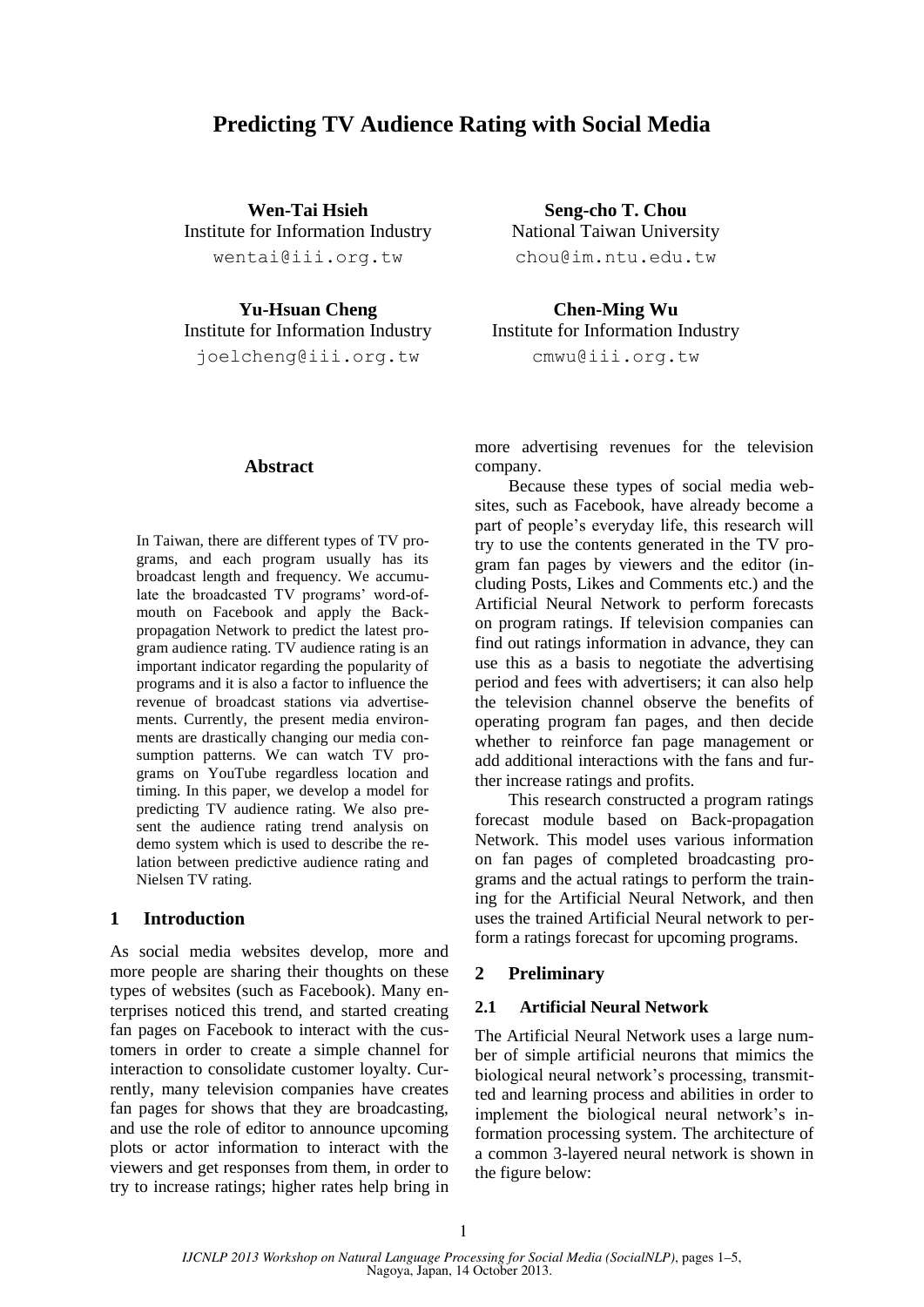

The Back-propagation Network used in this research is a supervised learning network. It uses the error that each epoch generated during training, and adjusts each neuron's weight using a gradient descent to minimize training errors to adapt to the data of the training data set, and apply the unseen data to the trained network to perform a forecast. The correction method of Error is as follows:

$$
w_{k+1} = w_k - \eta \sum_{t=1}^{k} \alpha^{k-t} \left( \frac{\partial \varepsilon_t}{\partial w_t} \right) \qquad (1)
$$

In which  $\epsilon$  is the sum of the accumulated errors of each epoch, η is the learning rate, and in order to make the update of  *more gentle and* avoid oscillation, that is why  $α$  (momentum) is quoted to accelerate convergence.

Currently, many researchers has used the back-propagation method to train their network to perform forecasts; Ismail and Jamaluddin uses BPN to perform forecast to the electricity load demand, and the result showed that when Sigmoid is used as the activation function, the forecast data was closer to the actual data. Baboo and Shereef also used 3-layered back-propagation neural network to perform weather forecasts, and the result also showed that BPN has excellent generalization capacity.

### **2.2 Social Network**

Although Facebook has been very popular as a web service, there has not been considerable published research on it. Huberman and others [2] studied the social interactions on Twitter to reveal that the driving process for usage is a sparse hidden network underlying the friends and followers, while most of the links represent meaningless interactions. Java et al [1] investigated community structure and isolated different types

of user intentions on Twitter. Jansen and others have examined Twitter as a mechanism for word-of-mouth advertising, and considered articular brands and products while examining the structure of the postings and the change in sentiments. However the authors do not perform any analysis on the predictive aspect of Twitter.

# **3 Training Model**

The sources of the data used in this research are the number of posts, likes, comments and shares etc. of each post in the various program fan pages, and the counts of these from the fan page administrators and fans were calculated separately. The data from a total of 4 fan pages were used (Office Girls, Love Forward, The Fierce Wife, and King Flower, in which King Flower is a program that is still currently airing); the ratings data of historic programs were provided by the television companies.

This research mainly focuses on a TV drama that airs once a week, and collects the number of discussions on the fan page every week and the corresponding ratings for the episode aired each week to use as the training and test data; the data includes 10 properties: #Page Posts, #Page posts comments, #Page posts likes, #page posts shares, #Fans posts, #Fans posts comments, #Fans posts likes, #Fans posts shares, previous episode TVR, and 1st episode TVR. In which, the number of comments is the number of unrepeated response count for each post, used to lower the effects on the forecast results caused by vast responses due to special events. In order for the data to be able to be used by the Back-propagation Network back-propagation, all the data were normalized before training and testing so that they are between 0 and 1, and then the data were inputted to perform training or testing. In order to acquire the 1st episode TVR, forecast was not performed for the ratings of the first episode.

In consideration of the duration of the plot being discussed in to fan page, this research used a sliding window to integrate the data to create sums of data accumulated within 3 weeks and 1 week to use as the input data.

D. Meyer & R. J. Hyndman's recommendation was used for the percentage value of TVR, and Arcsine transformation was performed to prevent heteroscedasticity from happening.

The architecture of the neural network is as shown in the figure below: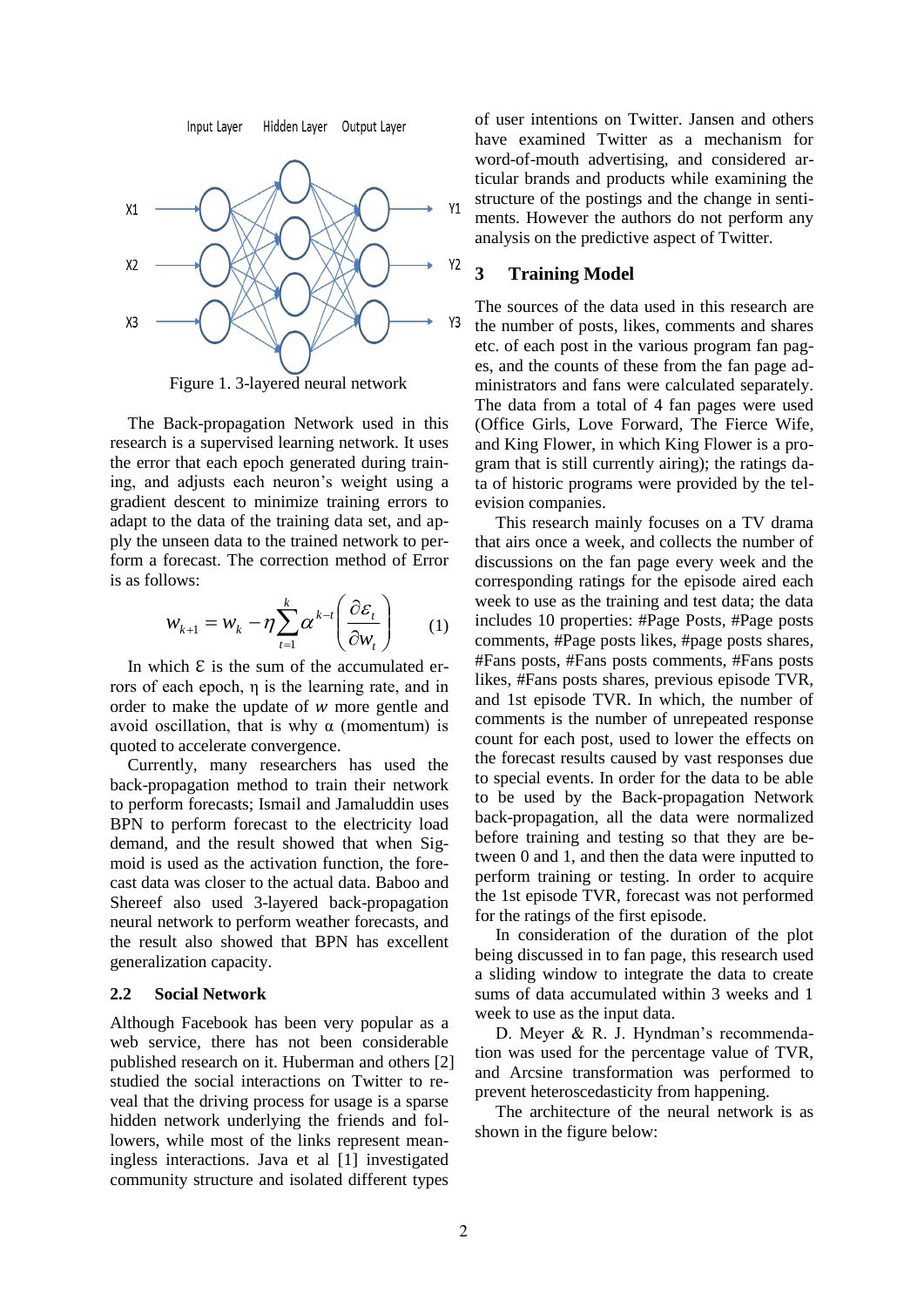

Figure 2. Training Model

# **4 Experiments**

This research used the Cross Validation method to perform experiments. Four out of five programs were picked out every time to use as training data; 70% of the training data is used for training and 30% is used for testing. Finally, the fan page data from the last program was used to perform forecast for the ratings of every episode of the program, then use mean absolute error (MAE) and mean absolute percentage error (MAPE) to compare and evaluate the forecast model.

For learning rate (η), momentum ( $α$ ) and error tolerance (τ), it was discovered after the experiment that when  $\eta=0.7$ ,  $\alpha=0.3$  and  $\tau=0.06$ , the forecast performance was most ideal.

The number of episodes and ratings of each program are shown in the table below:

| Drama Name      | #Episode | Max TVR $(\%)$ | Min TVR $(\%)$ |
|-----------------|----------|----------------|----------------|
| Office Girls    | 25       | 7.33           | 2.78           |
| Love Forward    | 22       | 2.67           | 1.97           |
| The Fierce Wife | 23       | 9.80           | 0.91           |
| King Flower     |          | 2.14           | 1.29           |

Table 1. Episode of each program

The forecast results of each program were measured with its Mean Absolute Error (MAE) and Mean Absolute Percentage Error (MAPE); the results are shown as in the table below (the accumulation of one week is abbreviated as C1 and the accumulation of three weeks is abbreviated as C3):

| Drama Name   | MAE (CI/C3)     | MAPE (C1/C3)   |
|--------------|-----------------|----------------|
| Office Girls | 0.2946 / 0.5115 | 5.73% / 10.47% |
| Love Forward | 0.1775/0.2042   | 7.59% / 8.99%  |

| The Fierce<br>Wife | 0.4090 / 0.4861 | 11.37% / 23.71% |
|--------------------|-----------------|-----------------|
| King Flower        | 0.1969/0.1959   | 11.19% / 17.10% |

Table 2. Episode of each program

| $MAPE(\% )$                       | Evaluation                       |
|-----------------------------------|----------------------------------|
| $MAPE \le 10\%$                   | <b>High Accuracy Forecasting</b> |
| $10\% \leq \text{MAPE} \leq 20\%$ | Good Forecasting                 |
| $20\% \leq \text{MAPE} \leq 50\%$ | Reasonable Forecasting           |
| $MAPE > 50\%$                     | Inaccurate Forecasting           |
| —                                 | 1 F A D D 1 0 1.1                |

Table 3. Lewis' MAPE definition

From the table above it can be seen that the performance of the value data of the accumulation of one week is better than the accumulation of three weeks; and according to Lewis' (1982) definition of the MAPE value, the performance of the value data of the accumulation of one week are all between the high accuracy forecasting and good forecasting. This shows that using the various data from fan pages to perform future ratings forecasts is feasible. The forecast table of each program is shown in the figures below:





Figure 4. Rating forecast of Love Forward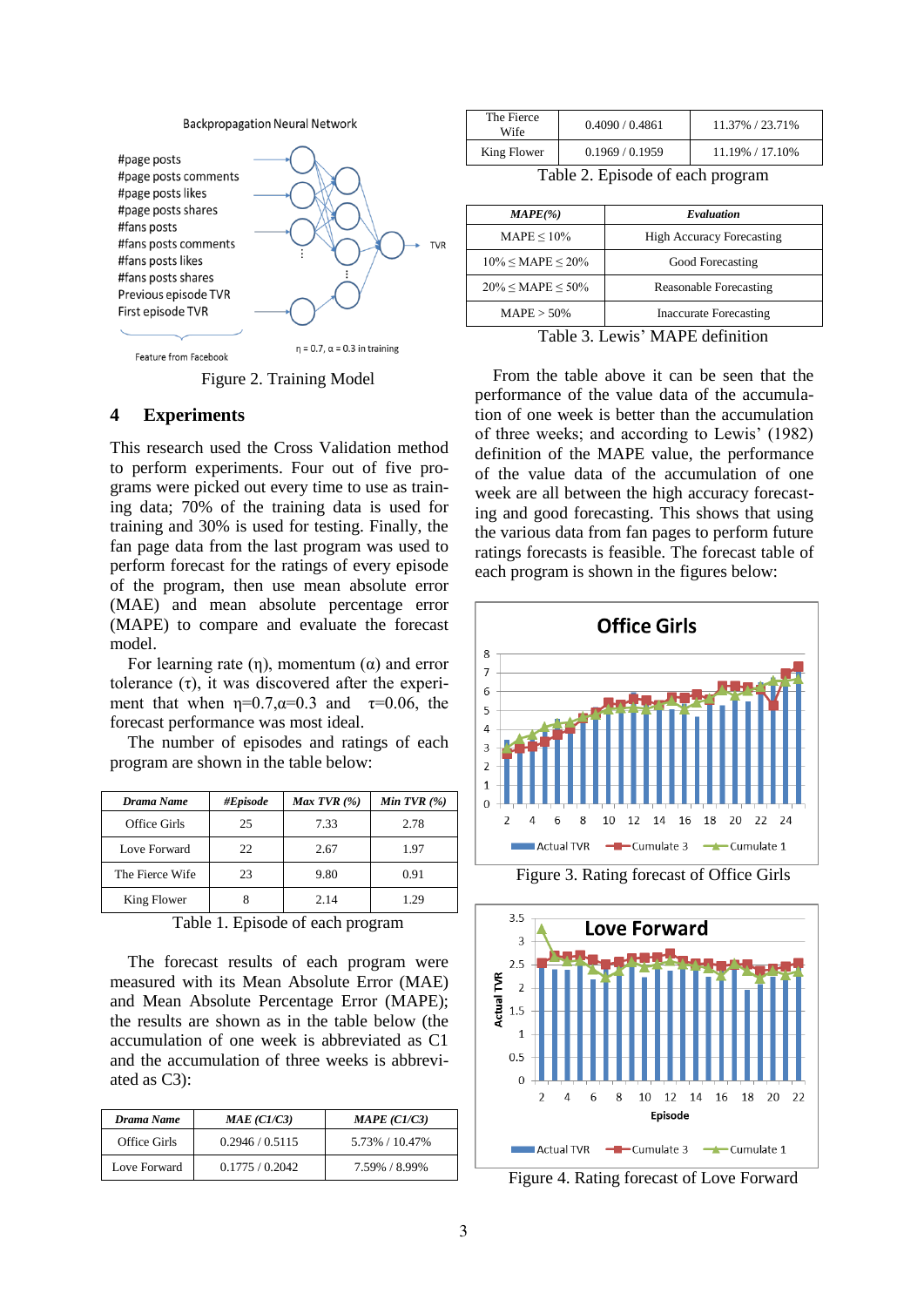

Figure 5. Rating forecast of The Fierce Wife



Figure 6. Rating forecast of King Flower

From the various figures above and the performance of the MAPE value, it can be seen that the results from using the Back-propagation Network back-propagation to perform forecasting matches the actual ratings in most cases, in which performance was optimal when the accumulated data of one week was used to perform the training and testing; only two sets fell between the good forecasting interval, and the rest all fell between the high accuracy forecasting interval.

### **5 Discussion**

We also discovered some problems during the experiment process. For example, in episode 17 of Office Girls, episode 2 of Love Forward and episode 4 of King Flower, the ratings were obviously overrated; in which Office Girls and King Flower were each affected by the premiere and finale of other programs from other television companies, therefore, viewership was divided. In the future, if television companies can take the initiative to provide the current status and special events (premiere and finale) of program broadcast from other television channels, this should be able to lower this type of error. As for Love Forward, the fan page administrators posted articles such as "If you like it, then press Like/Share", resulting in the number of Likes and Shares to vastly increase and further cause the ratings to be overrated. Therefore, in the future, keyword detection for the content of these types of articles is necessary to lower the effects caused by these large amounts of Likes and Shares. In addition, the ratings of episodes 21 and 22 of Miss Rose suddenly dropped without facing premieres or finales of other programs or special events; therefore, in-depth probing for the various elements which affected their ratings is needed.

## **6 Conclusion**

This research used the back-propagation Network and the number of posts, likes, comments and shares on the fan pages of various TV dramas to try to find their relationships to ratings. First of all, the various data information from the fan pages of 4 TV dramas were collected, and the number of repeated respondents in the same article was filtered out in order to avoid large amount of increased responses due to special events (such as quizzes or Facebook Meeting Rooms etc.) from affecting the forecast of ratings. Because the discussion of plots will not centered in one day, the sliding window method was used to generate the experiment data sets, and were divided into two data sets: the accumulation of the previous week and the accumulation of the previous three weeks. Then the data were normalized and the cross validation method was used to perform forecast module training and testing for every program. The result showed that using Facebook fan page data to perform ratings forecasts for unaired programs should be feasible.

### **Acknowledgments**

This study is conducted under the "Social Intelligence Analysis Service Platform" project of the Institute for Information Industry which is subsidized by the Ministry of Economy Affairs of the Republic of China.

# **References**

Akshay J., Xiaodan S., Tim F. and Belle T.. Why we twitter: understanding microblogging usage and communities. Proceedings of the 9th WebKDD and